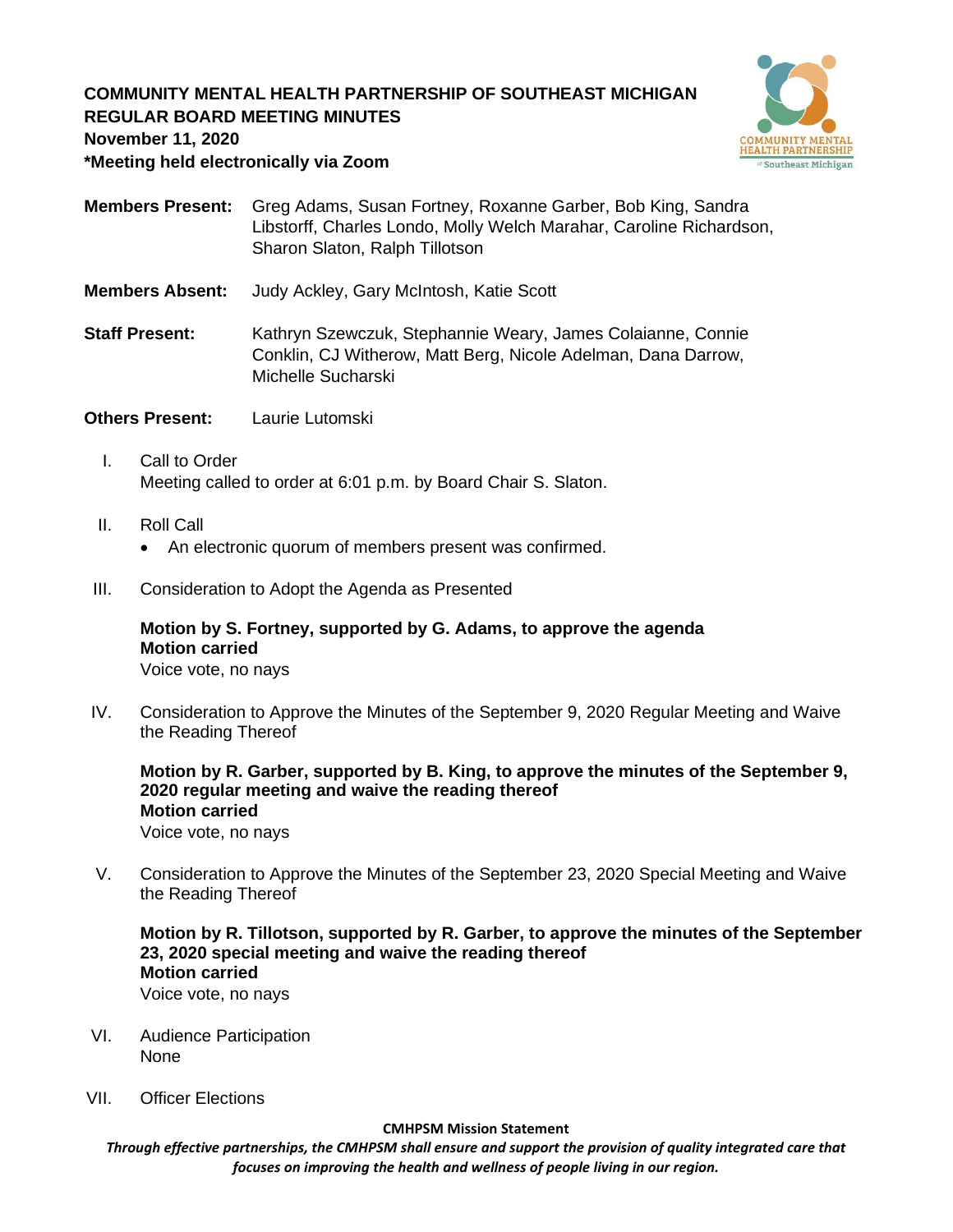#### **Motion by R. Garber, supported by B. King, to elect the current slate of officers for another term of office Motion carried**

| MULIUII VALIITU |                   |                  |
|-----------------|-------------------|------------------|
| <b>Chair</b>    | <b>Vice-Chair</b> | <b>Secretary</b> |
| S. Slaton       | C. Richardson     | J. Ackley        |

Vote

Yes: Adams, Fortney, Garber, King, Libstorff, Londo, Richardson, Slaton, Tillotson No:

Absent: Ackley, Welch Marahar\*, McIntosh, Scott \*not present for this vote

## VIII. Old Business

- a. September Finance Report  $-$  FY20 as of September 30<sup>th</sup>
	- M. Berg presented. Discussion followed.
- IX. New Business
	- a. Board Action Request {Att. #3}

Consideration to approve the pass through of MDHHS funding from the CMHPSM to cover the regional extension of \$2/hour plus employer expenses provider premium pay for services delivered October 1, 2020 through December 31, 2020

**Motion by B. King, supported by M. Welch Marahar, to approve the pass through of MDHHS funding from the CMHPSM to cover the regional extension of \$2/hour plus employer expenses provider premium pay for services delivered October 1, 2020 through December 31, 2020**

**Motion carried** Vote Yes: Adams, Fortney, Garber, King, Libstorff, Londo, Welch Marahar, Richardson, Slaton, Tillotson No: Absent: Ackley, McIntosh, Scott

b. Board Action Request {Att. #4}

Consideration to approve the CEO to execute the presented contracts and/or amendments as presented

## **Motion by R. Garber, supported by B. King, to approve the CEO to execute the presented contracts and/or amendments as presented Motion carried**

Vote Yes: Adams, Fortney, Garber, King, Libstorff, Londo, Welch Marahar, Richardson, Slaton, Tillotson No: Absent: Ackley, McIntosh, Scott

- c. Board Information FY21-23 Strategic Plan Metrics
	- J. Colaianne shared the metrics.

### **CMHPSM Mission Statement**

*Through effective partnerships, the CMHPSM shall ensure and support the provision of quality integrated care that focuses on improving the health and wellness of people living in our region.*